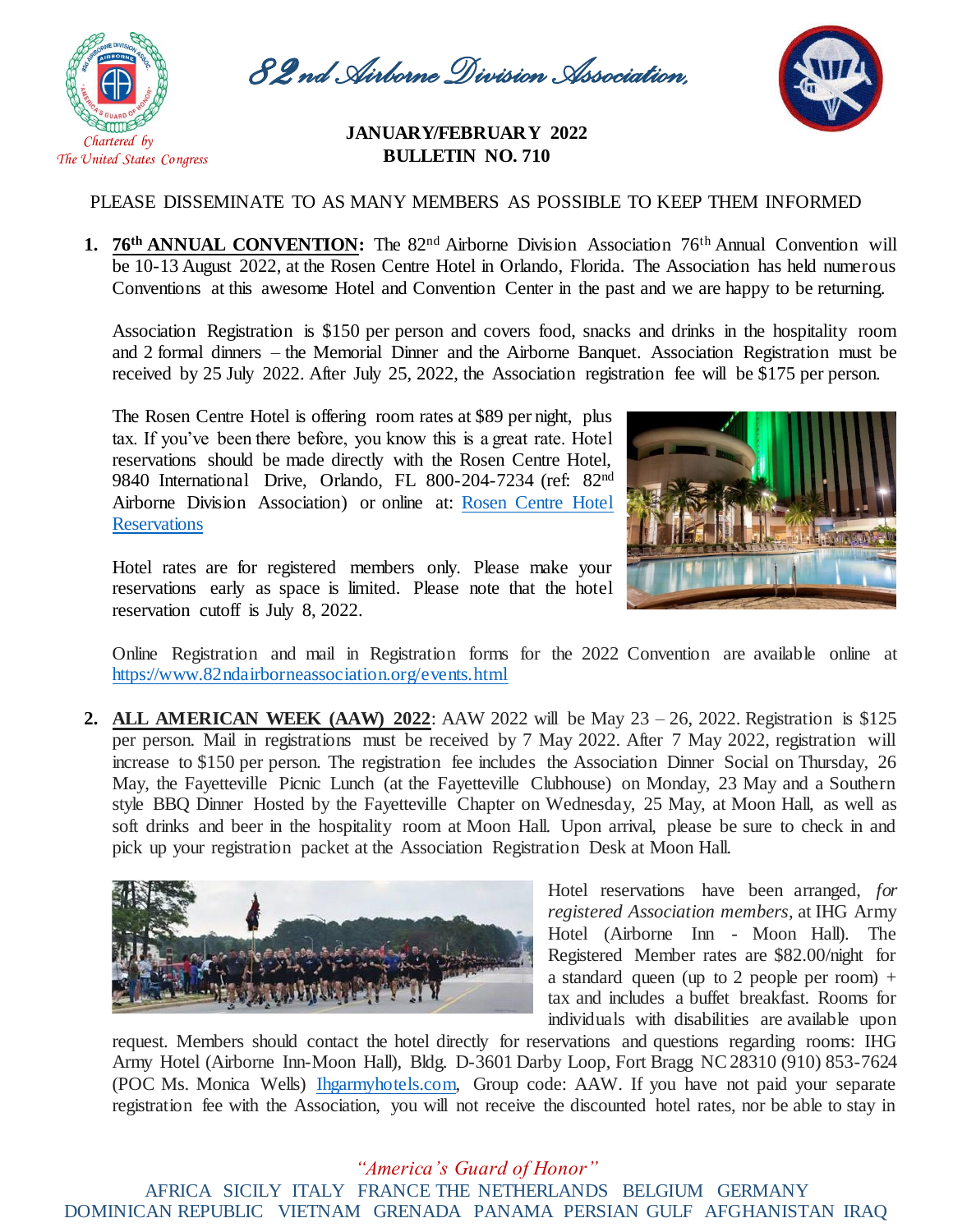



our block of rooms! There will be no transportation provided to or from the airport. Taxi service and Uber/Lyft is available.

We are looking forward to seeing old friends and making new ones at AAW. Division puts on a display that you do not want to miss, to include a pass and review, during which Division honors its Veterans as we march alongside our active duty Brothers and Sisters on Sicily Drop Zone. A great time will be had by all and you don't want to miss this!

Online Registration and mail in Registration forms for All American Week are available online at <https://www.82ndairborneassociation.org/events.html>

- **3. DONATIONS TO GENERAL FUND:** We are asking for help from our Members in working through the cancellation of our 2021 Association events. These cancellations have caused the Association the loss of fund-raising opportunities, and we are asking for your help, through donations, to help make up for these losses of funds. Several Association Chapters have stepped up to the challenge and provided needed funding support to the Association. I want to remind you that all of the projects that the Association is hoping to continue in 2022 will take funding and you know the huge importance and value in continuing these projects. With your help, we can continue to realize the success of all our upcoming projects that will continue to show our support to the Troopers and Families of our 82<sup>nd</sup> Airborne Division.
- **4. NATIONAL DIRECTOR NOMINATIONS:** If you want to help shape our Association then make a difference by running for National Director. Chapter nominations for National Directors must be received at the National office by 1 June 2022, either by mail or email. We will notify your Chapter when it is received. Chapter nominations must be certified by the Chapter Chairperson and must be in compliance with Article V of the Association By-Laws (By-Laws can be viewed at our website at : <http://www.82ndairborneassociation.org/forms-and-resources.html> )

Nominations should include a brief description, 4-5 sentences, about the nominee. Please include the nominee's qualifications, past accomplishments, as well as what the nominee proposes to do for the Association, if elected. Please submit this information in paragraph form, not bullet points.

This year, six (6) Directors will be elected at the Convention and the following Veteran Directors will be Completing their term in office (\* indicates that the Director is eligible for nomination to a second 2 year term):

| <i>*Gary Covey</i> | Randall Johnson | *Andrew Ritter |
|--------------------|-----------------|----------------|
| Cletus Slabach     | *Joseph Steen   | *Larry Stewart |

- **5. ASSOCIATION AWARDS COMMITTEE:** The Association Awards Committee Chairman, Director Nero Tucker, is accepting submissions for the 2022 All American of the Year, and the Communications and Public Relations Award. The submissions must be received by 1 July 2022. All submissions can be sent to Director Nero Tucker at: [tucker@82ndairborneassociation.org](mailto:tucker@82ndairborneassociation.org)
- **6. CHAPTER DELEGATES TO 2022 AAW AND 2022 CONVENTION:** As per the 82<sup>nd</sup> Airborne Division Association By Laws, Article IV, Section 7, the Chapter Chairman or a designated representative must attend Delegate meetings of the Association. Chapter Officers are reminded to designate their Delegate(s) to attend AAW by 1 May 2022 and the Convention by 20 July 2022.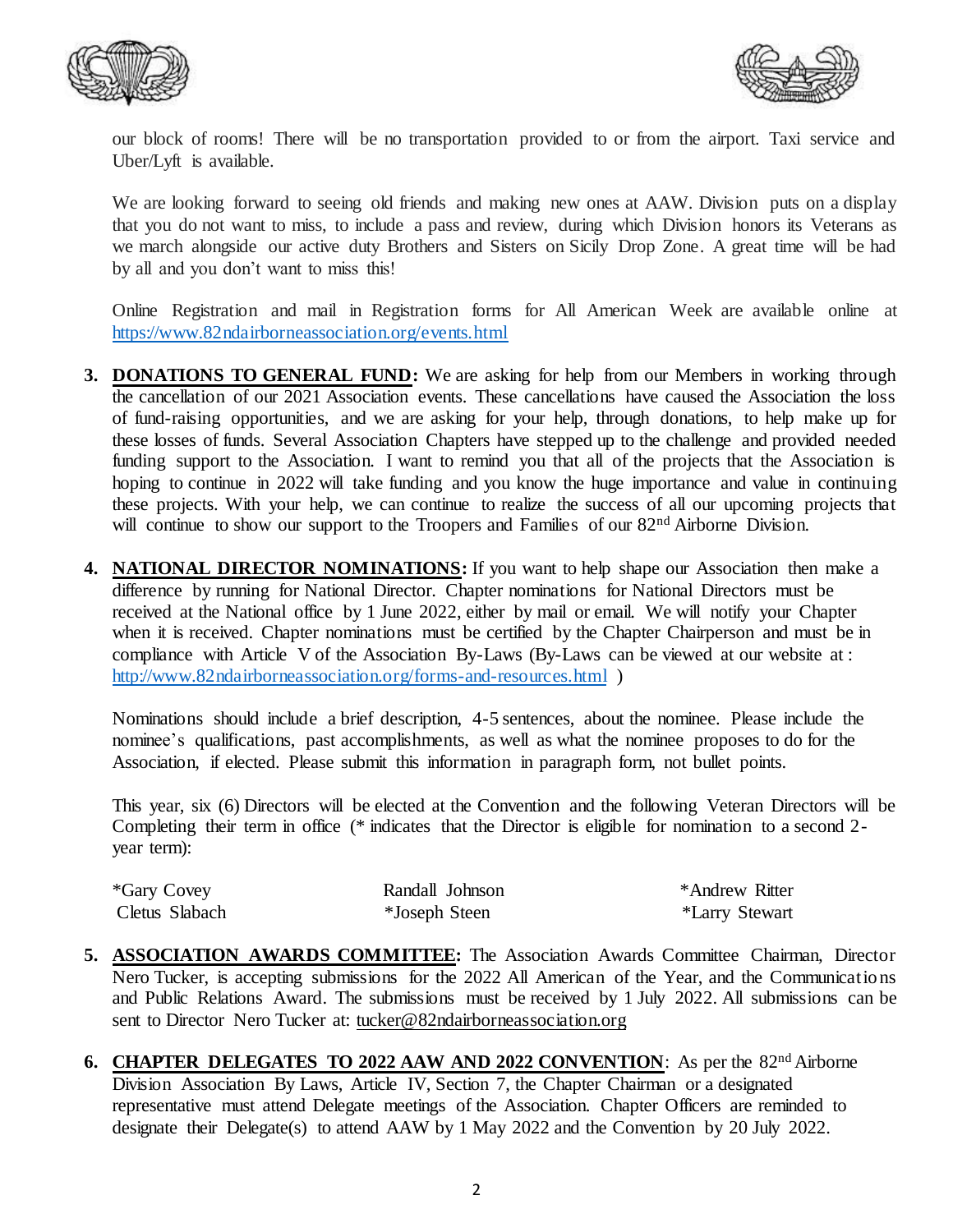



Delegate forms can be obtained on our website in the Chapter Continuity link, under Forms and Resources on the Quick Links button. Forms and Resources are located at:

<http://www.82ndairborneassociation.org/forms-and-resources.html>

If a Chapter cannot send a Delegate, the Chapter Chairman must send a notice, addressed to the National President, requesting to be excused from the Delegate meeting. The letter can be mailed or emailed to the National Office.

As outlined in Article IV, Section 6 of the Association By-Laws, the Association President can call a Delegates' meeting sixty (60) days in advance of the Convention date. In the past, Presidents have done this because there is ample time during AAW for the Delegates to discuss issues and formalize the presentation to be given to the Board of Directors during the Convention. The Delegates' meeting during the National Convention is to refresh everyone's memory and finalize the presentation. Delegates should be familiar with the Association and Education Fund By-Laws, Convention SOP and National Bulletins, all of which are available on the Association website. If the Chapters have any issues, please submit a 2- 3 *sentence summary* to the National Office by 1 May 2021. We will include these in the Delegates' agenda.

- **7. CURRENT PROJECTS OF THE ASSOCIATION:** This is a list of some of the Projects the Association has approved for working on in 2022:
	- **a. Support for Families of 82ndAirborne Division KIAs, and WIAs:** Provide assistance to the 82nd Airborne Division Association Wounded Warrior Fund through direct response to needs of Families immediately following the loss or injury of an 82<sup>nd</sup> Trooper.
	- **b.** Recognition of the Jumpmaster, NCO, and Trooper of the Year: Every year our Association recognizes the accomplishments of the 82nd Airborne Divisions Jumpmaster, Non-Commissioned Officer, and Trooper of the Year at our annual dinner during AAW. On the final evening of AAW, the Leadership and Troopers of the 82nd Airborne Division join the 82nd Airborne Division Association Members as we present these outstanding Troopers with awards to recognize their accomplishments (accomplished through Association and corporate donations).
	- **c. All American Adventure 2022:** The plan is to send twenty 82nd Airborne Division Troopers on a



 *All American Adventure*

4-day resiliency trip to the Catskill Mountains for fishing, hiking, biking and numerous other activities. Aimed at helping Troopers in reintegration after deployment, this project uses donations from Association Members and Chapters, and Corporate sponsorship to accomplish this project. This trip usually takes place in June, provided we are able to secure funding for our Troopers. Help us in providing an avenue to assist our 82nd Troopers in their resiliency during their redeployment process.

**d. Support for deployed Troopers of the 82nd Airborne Division:** Our Association stands ready to provide support to our Deployed Troopers as they protect our Nation. The more donations we receive, the more we can do to support our Troopers while they are deployed. Help us show these Troopers our gratitude for their sacrifices.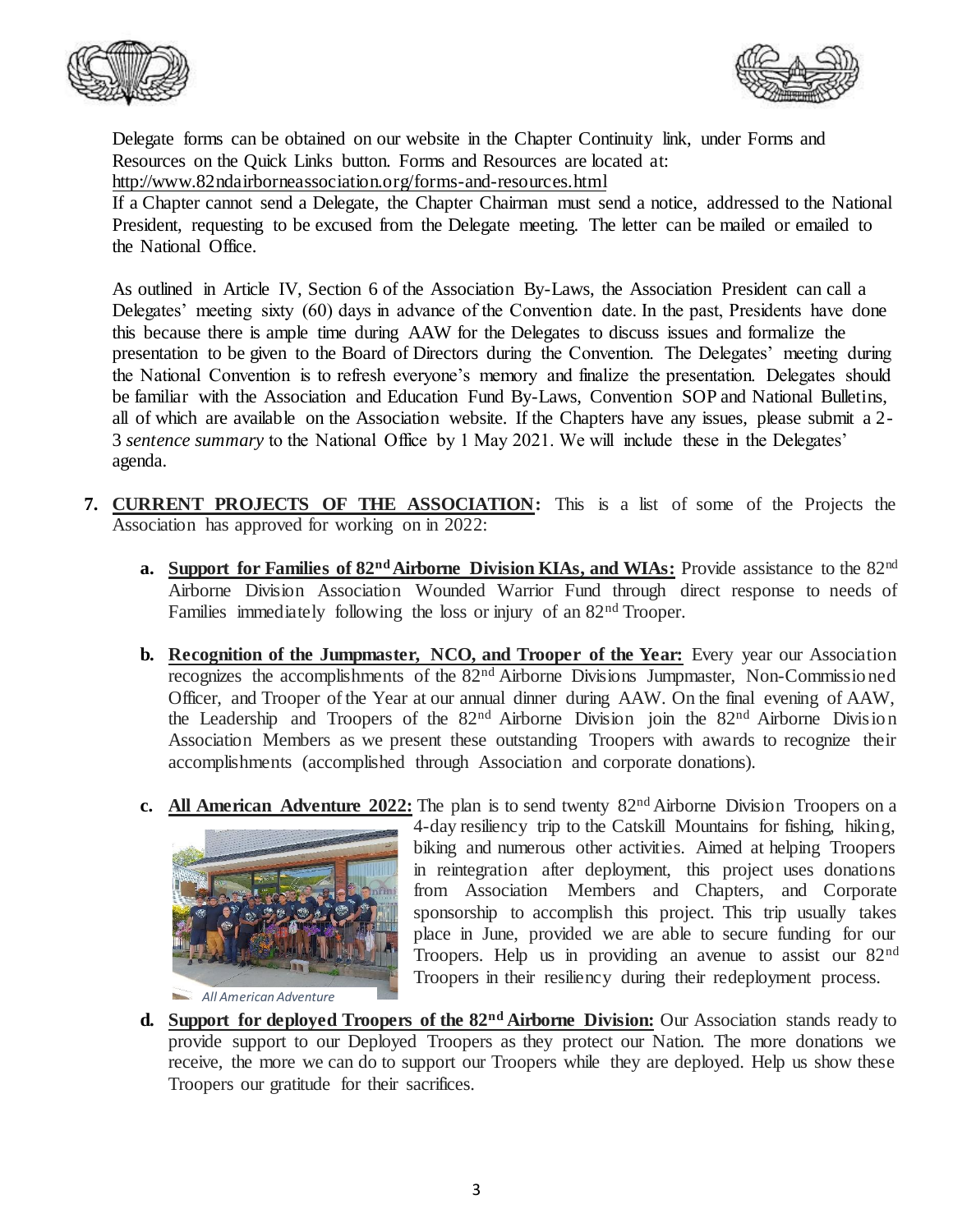



**e.** Holiday Troop Support 2023: This year will be our 7<sup>th</sup> Annual "Holiday" Troop Support" and we will again provide over 1000 meals to young Troopers and their Families over the Thanksgiving and Holiday Season to insure the Families of young 82nd Troopers have bountiful Holiday meals over the Holiday Season.



- **8. ASSOCIATION/CHAPTER UPCOMING EVENTS:** *Support our Chapters!* Please announce the following upcoming regional events at Chapter meetings, via the Chapter newsletter and website. Registration and information on these events were published in the Paraglide and/or on the Association's website at the following link www.82ndairborneassociation.org/events.html.
	- **a.** Kentucky Airborne Reunion, 17-19 Feb 2022 in Lexington, KY is hosted by the Kentucky Airborne Chapter. The host hotel is DoubleTree Suites by Hilton Lexington, 2601 Richmond, KY 40509, (859) 268-0060. Reservation code is "Kentucky Airborne Reunion". POC is Bill Waller (502) 396-4770 or [Kentucky@82ndairborneassociation.org.](mailto:Kentucky@82ndairborneassociation.org)
- **9. ATTENDANCE OF NATIONAL OFFICERS:** Act now to request the attendance of the Association President to your Chapter events. Please send invitations by mail or email to the Executive Director. Requests for participation of National Director(s) in Chapter or Regional events should be coordinated with the respective Director(s). Please allow as much lead time as possible so that the Director(s) can plan ahead. Please remember that all events can be published in the Paraglide and on the Association website (Events).
- **10. ASSOCIATION SUSPENSES/DEADLINES:** Please note the following Association deadlines (all information should be sent to the Executive Director, unless otherwise noted):
	- *a.* **1 February 2022 –** Chapter Officers for 2022. Update if Officers change within the year of 2022. (click or go to link for form <https://82ndairborneassociation.org/resources.html> ). *This report needs to be fully completed, even if there are no changes from the previous year!*
	- **b. 1 February 2022** 2021 Chapter Year End Activities Report and 2022 Chapter Schedule. (click or go to link for form [https://82ndairborneassociation.org/resources.html\)](https://82ndairborneassociation.org/resources.html)
	- **c. 10 April 2022** Chapter financial reports due to National Office (emailed to each Chapter's email account in January).
	- **d. 1 June 2022** Nominations for 2022 National Director.
	- **e. 1 July 2022** Nominations for All American of the Year 2022 Award.
	- **f. 1 July 2022** Communication & Public Relations Award Program entries must comply with the Communications and Public Awards Program SOP.
	- **g. 1 May 2022** Delegate Certification for All American Week 2022 (click or go to link for form <https://www.82ndairborneassociation.org/assets/28.-delegate-certification.pdf> )
	- **h. 20 July 2022** Delegate Certification for National Convention 2022 (click or go to link for form <https://www.82ndairborneassociation.org/assets/28.-delegate-certification.pdf> ).
- **11. IMPORTANT ANNOUNCEMENT FOR CHAPTERS:** Chapters need to be cautious of using images, cartoons, etc., that are found on the internet, on your websites, newsletters, etc. If it has a copyright you can be leaving yourselves open to litigation. This has happened to a Chapter recently and we hope to avoid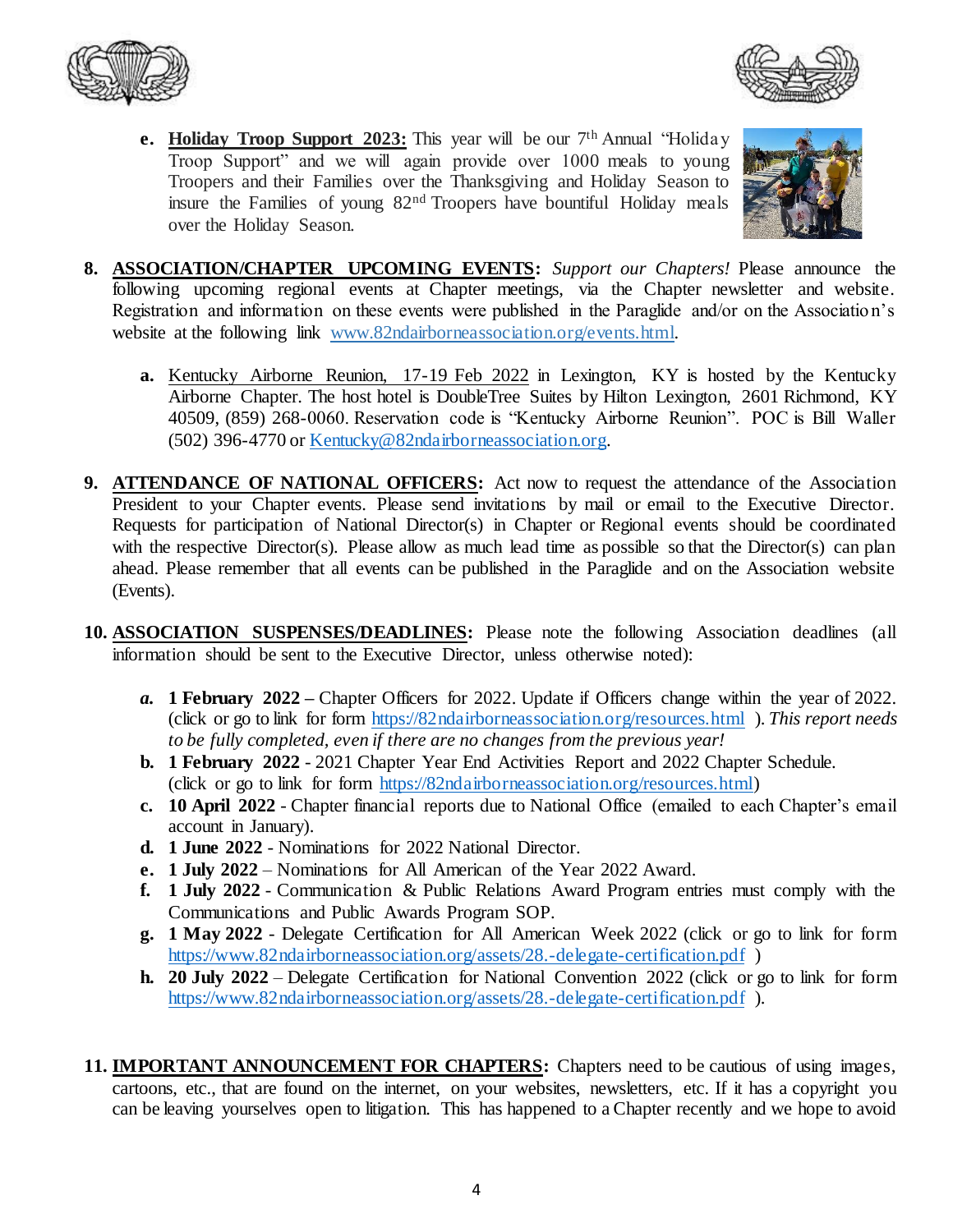



other Chapters from having to deal with this issue. Always search to ensure items do not have a copyright prior to using.

- 12. **2022 CHAPTER OFFICERS** *(REQUIRED)***:** DEADLINE: **1 February 2022.** The list of the Chapter Officers that will be serving in the year of 2022 should include, name, position and contact information. *If your Chapter elects Officers within the year of 2022, you must notify the National Office immediately so that we can update our records*. We have created a standard form (click or go to link for form: [https://82ndairborneassociation.org/resources.html\).](https://82ndairborneassociation.org/resources.html) Please use only that form. **The completed list must be submitted every year whether there are changes or not.**
- **13. 2021/2022 CHAPTER ACTIVITIES REPORTS** *(REQUIRED)*: DEADLINE: 1 **February 2022.** Per the Association By-Laws, "a report of the dates and places of all meetings and activities held or sponsored by the Chapter" throughout the 2021 year, and a "tentative" schedule of the Chapter's meetings and activities for 2022, is a requirement. We have created a standard form (click or go to link for form: [https://82ndairborneassociation.org/resources.html\).](https://82ndairborneassociation.org/resources.html) Please use only that form.
- **14. 2021 CHAPTER FINANCIAL STATEMENTS** *(REQUIRED)***:** DEADLINE: **10 April 2022**. 2021 Chapter Financial Statements, which are required to be furnished by all Association Chapters for inclusion in the Association Group Federal Income Tax Return, have been emailed to the Chapter email accounts in January. Your financial statements are due to the National Office by 10 April 2022. If your Chapter files separately, you must notify the National Office on Chapter letterhead signed by the Chapter Chairman, stating that the Chapter has filed their taxes separately from the Association. The financial statements can be emailed to [execsec@82ndairborneassociation.org](mailto:execsec@82ndairborneassociation.org) or mailed to the office.
- 15. **CHAPTER REQUIREMENTS:** As we come to the New Year, there are required Chapter documents that must be sent to the National Office, and the suspense dates are posted in paragraphs 11, 12 and 13. **Required Chapter documents are not optional and are required for the Chapters to maintain their non-profit 501(c)4 status**. Any Chapter that does not submit the required documents will be reported to the Board of Directors, and be subject to closure by the Board of Directors. There are only a few documents required to be submitted every year by the Chapter Chairman, and they must be completed. *We have created a standard form for all required annual reports. Please use only that form, which is available on our website:* [https://82ndairborneassociation.org/resources.html\)](https://82ndairborneassociation.org/resources.html)*.* If the necessary information is not included in the reports or the standardized reports are not used, the Chapter will be asked to resubmit with the required information or on the correct form.
- 16. **IRS NOTIFICATION REGARDING 2020 TAX FILING**: Once again, the IRS is sending notifications to some of our chapters stating that the required annual return has not been filed. We have filed the return and we do not know why these keep going out. If you sent your 2020 return to the National office on time, your chapter has been included in the group return. If you have received this notification, please either email to [execsec@82ndairborneassociation.org](mailto:execsec@82ndairborneassociation.org) or send via mail to the office and we will submit to our accountant to address with the IRS.
- 17. **E-NEWS BULLETIN:** *Get Army and Airborne related news directly to your emails!* Members who insure they shared their email address with the Association will receive our E-news bulletin which contains informative articles about the 82nd Airborne Division, the Airborne community, the Military, Veterans issues, and even Association related articles, and links to our Bulletins, the Paraglide Magazine, and Flyers and Registration forms for Association Event. If you are not receiving the E-news bulletin to your email